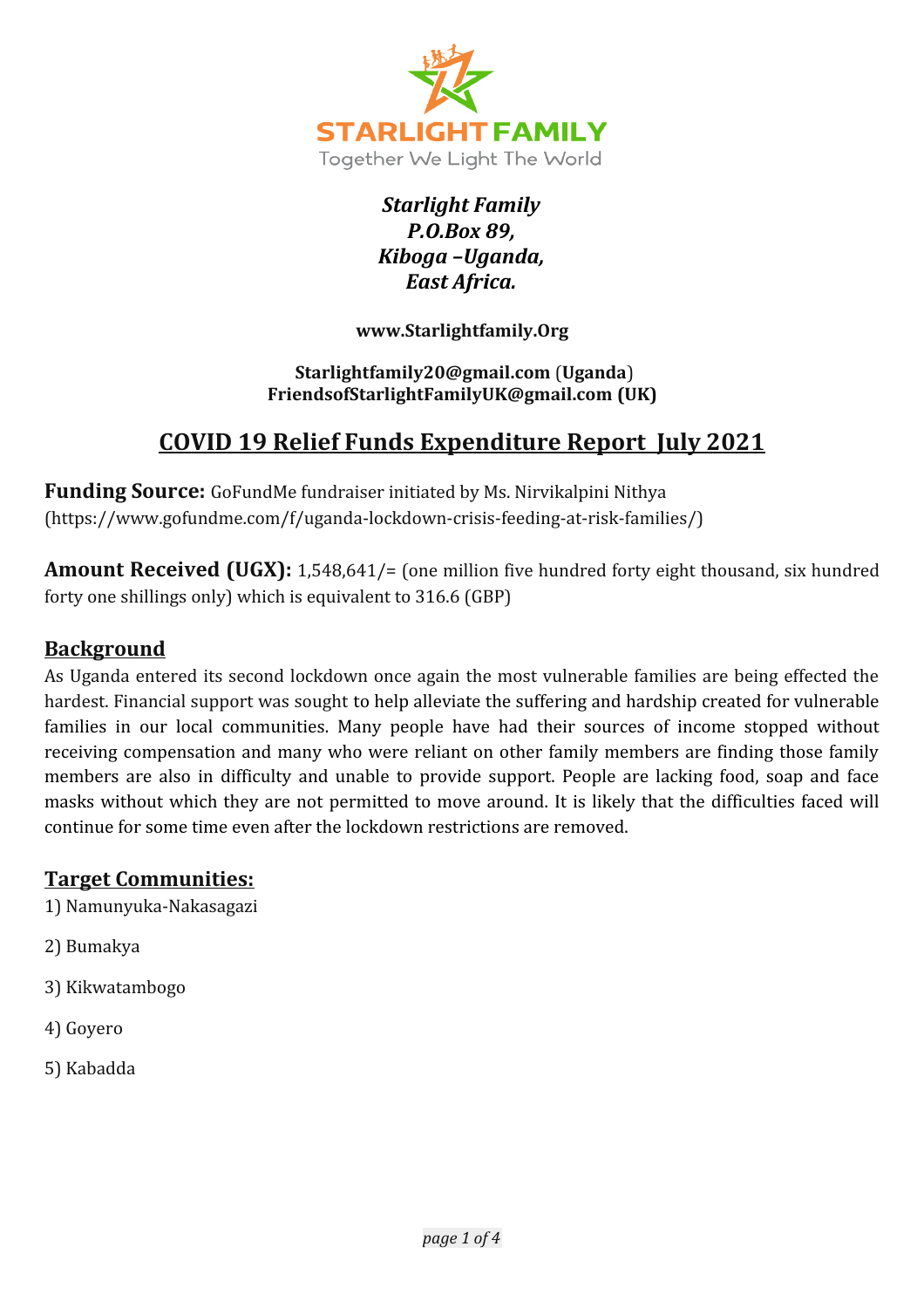## **Target Beneficiaries:**

The Elderly

Orphans

Widowed Mothers,

The Vulnerable Poor within the Community

The Young Single Mothers and Teenagers

HIV Positive Persons

People with Disabilities

### **Items Procured:**

| S/N              | <b>ITEM</b>               | <b>QUANTITY</b> | <b>RATE</b>        | <b>AMOUNT UGX /GBP</b> |       |
|------------------|---------------------------|-----------------|--------------------|------------------------|-------|
| $\mathbf 1$      | Maize flour               | 360 Kg          | $2,200/=\omega$    | $792,000/$ =           | 163   |
| <sup>2</sup>     | Laundry Soap              | 66 Bars         | $4,500/=\omega$    | $297,000/$ =           | 61    |
| 3                | Salt                      | 72 Kgs          | $2,200/=\omega$    | $144,000/$ =           | 29    |
| $\boldsymbol{4}$ | Face Masks                | 60 pieces       | $3,000/=\emptyset$ | $180,000/$ =           | 37    |
| $\overline{5}$   | <b>Packing Materials</b>  |                 | $10,000/$ =        | $10,000/$ =            | 2     |
| 6                | Communication(Airtime and |                 | 23,045/            | 23,045/                | 4     |
|                  | <b>Internet Data</b>      |                 |                    |                        |       |
| $\overline{7}$   | Transport to and from     |                 | $100,000/$ =       | $100,000/$ =           | 20    |
| 8                | <b>Bank Charges</b>       |                 | $2,596/=$          | $2,596/=$              | 0.6   |
|                  | <b>TOTAL</b>              |                 |                    | 1,548,641/             | 316.6 |
|                  |                           |                 |                    |                        |       |

## **Beneficiaries and Distribution:**

| S/N | <b>NAME OF</b>         | <b>AGE</b> | <b>SEX</b> | NO.IN                       | <b>VILLAGE</b>    | <b>QUANTITY OF ITEMS RECEIVED</b> |                     |                |                |
|-----|------------------------|------------|------------|-----------------------------|-------------------|-----------------------------------|---------------------|----------------|----------------|
|     | <b>FAMILY HEAD</b>     |            |            | <b>HOUSE</b><br><b>HOLD</b> |                   | <b>Flour kg</b><br>*              | Soap<br><b>bars</b> | Salt kg        | <b>Masks</b>   |
| 1.  | Muankusi<br>Maria      | 81         | F          | $\overline{4}$              | Bumakya           | 20                                | $\overline{4}$      | $\overline{4}$ | $\overline{4}$ |
| 2.  | Ssenoga<br>Najjibu     | 45         | M          | 17                          | Bumakya           | 50                                | $\mathbf{q}$        | 9              | 10             |
| 3.  | <b>Nakato</b><br>Jane  | 49         | F          | $\overline{4}$              | Kikwatambogo 20   |                                   | $\overline{4}$      | $\overline{4}$ | $\overline{4}$ |
| 4.  | Mukaferesi<br>Angelina | 68         | F          | $\overline{4}$              | Kikwatambogo   20 |                                   | $\overline{4}$      | $\overline{4}$ | $\overline{4}$ |
| 5.  | Mutesi<br>Margaret     | 24         | F          | 5                           | Kikwatambogo 25   |                                   | 5                   | $\overline{4}$ | 5              |
| 6.  | Ngirarubanda<br>Philip | 78         | M          | $\mathbf{1}$                | Namunyuka         | 15                                | $\overline{2}$      | $\overline{4}$ | $\mathbf{1}$   |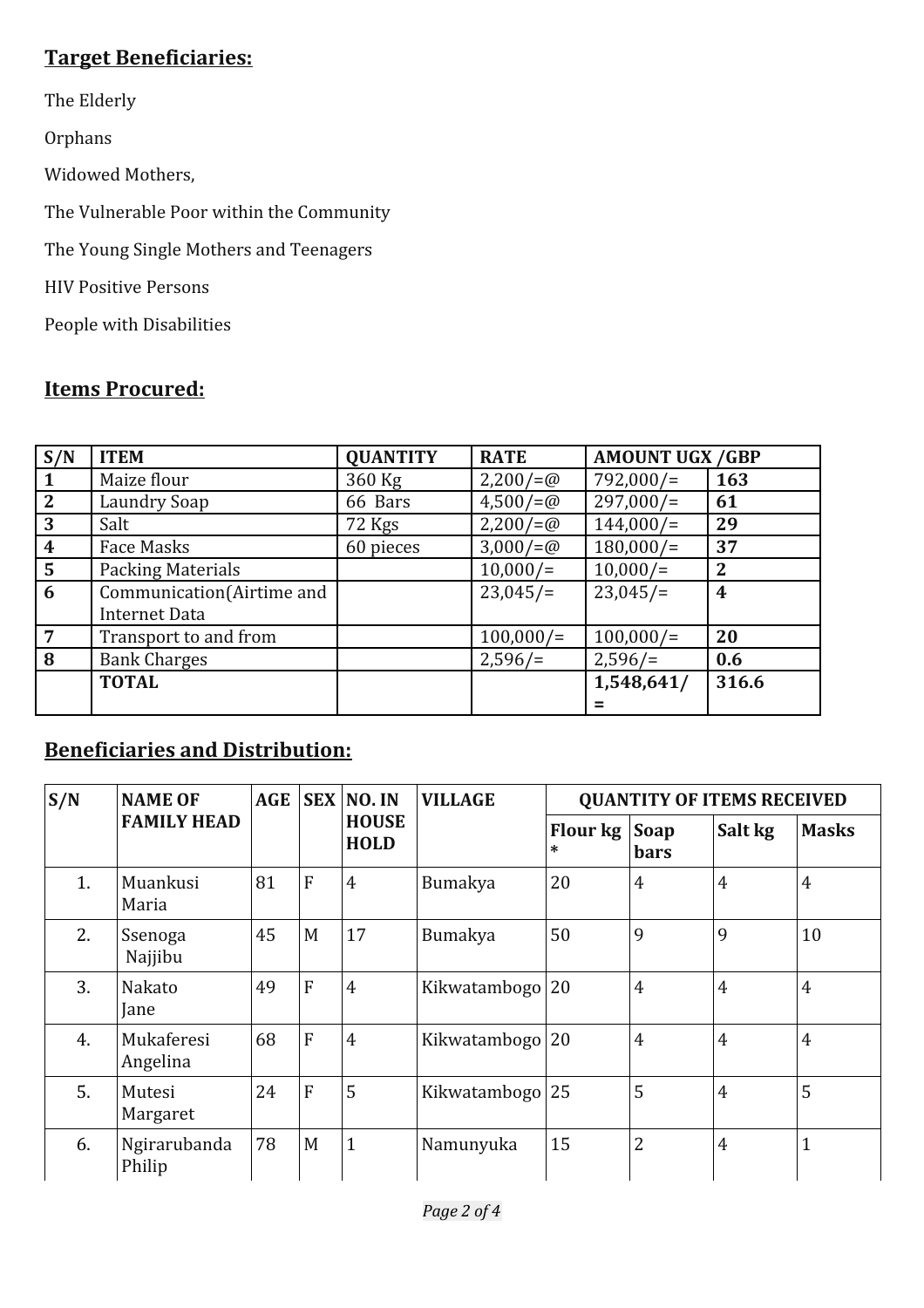| S/N           | <b>NAME OF</b>           | <b>AGE</b> | <b>SEX</b>     | NO.IN                       | <b>VILLAGE</b>  | <b>QUANTITY OF ITEMS RECEIVED</b> |                |                |                |
|---------------|--------------------------|------------|----------------|-----------------------------|-----------------|-----------------------------------|----------------|----------------|----------------|
|               | <b>FAMILY HEAD</b>       |            |                | <b>HOUSE</b><br><b>HOLD</b> |                 | <b>Flour kg</b><br>$\ast$         | Soap<br>bars   | Salt kg        | <b>Masks</b>   |
| 7.            | Maama<br>Jesca           | 42         | $\overline{F}$ | $10\,$                      | Namunyuka       | 40                                | 7              | 6              | 6              |
| 8.            | Lwabubu<br>Jacob         | 79         | M              | 5                           | Namunyuka       | 25                                | 5              | $\overline{4}$ | 5              |
| 9.            | Mariana<br>Nanziri       | 91         | $\overline{F}$ | $\mathbf{1}$                | Namunyuka       | 15                                | $\overline{2}$ | $\overline{4}$ | $\mathbf{1}$   |
| 10.           | Nyirahabimana<br>Faith   | 93         | $\overline{F}$ | $\overline{4}$              | Namunyuka       | 20                                | $\overline{4}$ | $\overline{4}$ | $\overline{4}$ |
| 11.           | Dodoviko<br>Sindiyobuza  | 80         | M              | $\mathbf{1}$                | Namunyuka       | 15                                | $\overline{2}$ | $\overline{4}$ | $\mathbf{1}$   |
| 12.           | Nakasumba<br>Racheal     | 36         | $\overline{F}$ | $\overline{4}$              | Namunyuka       | 20                                | $\overline{4}$ | $\overline{4}$ | $\overline{4}$ |
| 13.           | Kabugo<br>Livingstone    | 90         | M              | $\overline{2}$              | Kikwatambogo 15 |                                   | $\overline{4}$ | $\overline{4}$ | $\overline{2}$ |
| 14.           | Nanfuka<br>Maria         | 88         | $\overline{F}$ | $\overline{2}$              | Namunyuka       | 15                                | $\overline{2}$ | $\overline{4}$ | $\overline{2}$ |
| 15.           | Mutamba<br>Eron          | 21         | F              | 3                           | Namunyuka       | 15                                | $\overline{2}$ | $\overline{4}$ | $\overline{2}$ |
| 16.           | Namusisi<br>Jane Francis | 50         | $\overline{F}$ | $\overline{7}$              | Namunyuka       | 30                                | 6              | 6              | 5              |
| <b>Totals</b> |                          |            |                | 74<br>People                |                 | 360 kg                            | 66 bars        | 73 kg          | 60<br>masks    |

#### **\* Please note that distributed food items are estimated to last for approximately 1 month**

### **Challenges and Action Points**

There were only enough funds raised to distribute in three of the village communities (Namunyuka-Nakasagazi, Bumakya and KikwataMbogo.) Goyero and Kabadda have not yet been reached.

Even in the three villages that were reached, not all of the persons identified as in need were able to get our help. A few of the most vulnerable families, including the elderly, those headed by young and single mothers, those with People Living with HIV or those with many dependents benefited but we had hoped to be able to reach more. The community outreach has been an eye opener as people who were previously thought of as in an OK position were also seeking our help.

Going forwards we anticipate that the need is still great and we hope to secure more funds in order to meet the urgent needs of everyone identified through our community outreach.

### **Report Compiled by:**

**Lukyamuzi James (founder and director) on behalf of the board of directors Starlight Family Kiboga district Uganda.**

**Date: 26/07/21**